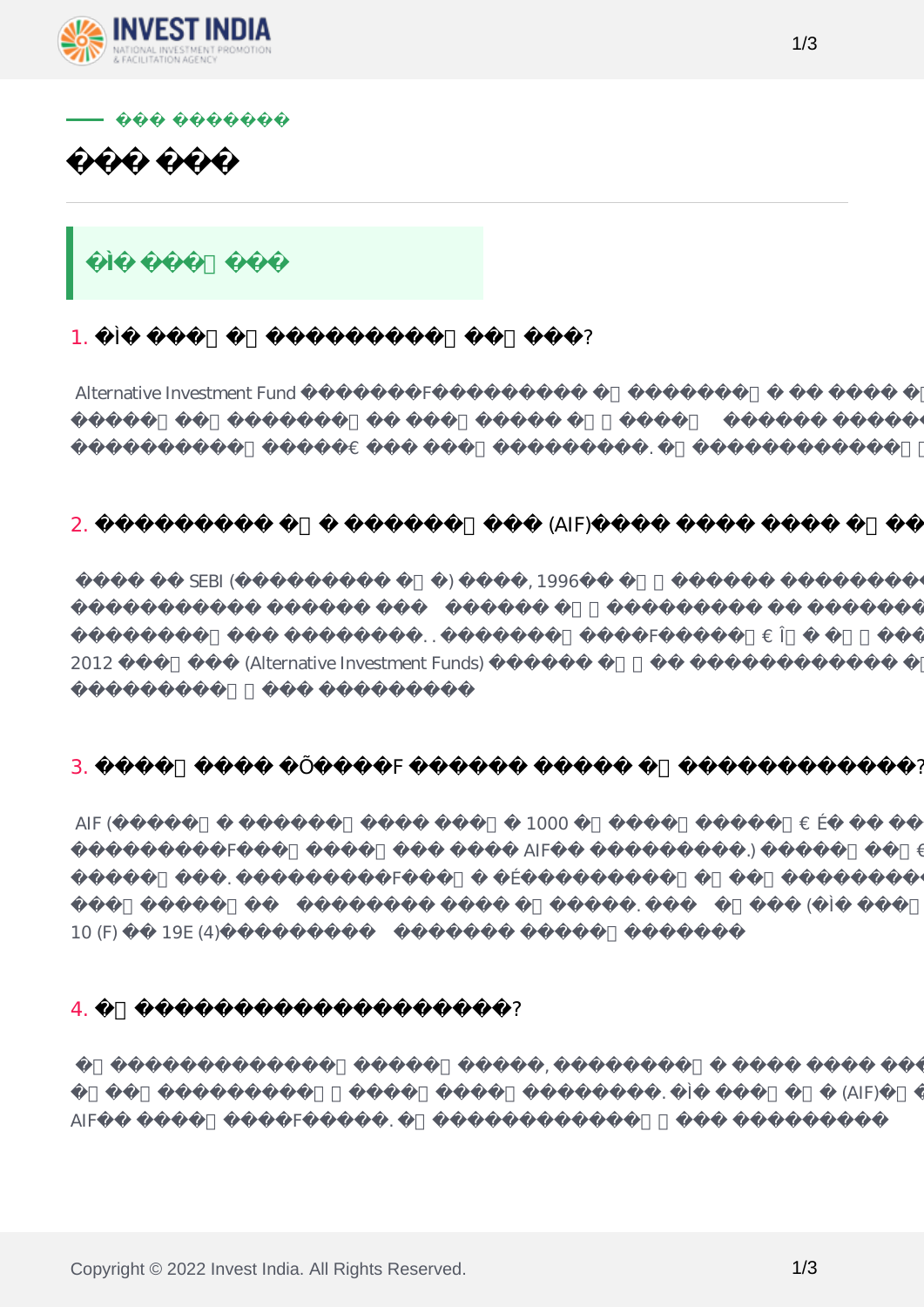

| 5.           |                | $\ddot{\cdot}$         |          |                      |
|--------------|----------------|------------------------|----------|----------------------|
|              | $\bullet$      | (AIF)<br>$\sim 100$ km | $\rm II$ | $\bullet$            |
| 6.           |                | $\ddot{\mathcal{E}}$   |          |                      |
| $\mathsf{H}$ | " $\,$ AIF     | $\bullet$              |          | $\bf I$<br>$\bullet$ |
| 7.           | <b>III AIF</b> | $\ddot{?}$             |          |                      |

alf). **http:** http://en.com/en/organizations/en/organizations/en/organizations/en/organizations/en/organizations/en/organizations/en/organizations/en/organizations/en/organizations/en/organizations/en/organizations/en/orga III AIF

## $8.$  II AIF  $?$

 $\text{I}$  III  $\text{SEBI}$  ()  $(AIF), 2012$  II AIF  $\ldots$  $\rm{H\,AIF}$ 여기를 클릭 하십시오.

## 9. I AIF  $\,$  ?  $\mbox{(AlF)}\qquad \qquad \mbox{I}\qquad \qquad ,\qquad \qquad ,\qquad \qquad ,\qquad \qquad (\mbox{SME}),$

포함됩니다. 바람직한. 여기에는 벤처 캐피탈 펀드, SME 펀드, 소셜 벤처 펀드, 인프라 펀드 및 기타  $\overline{\text{AIF}}$   $\qquad \qquad$   $\qquad \qquad$ 

10. 엔젤 투자자는 무엇입니까?

"엔젤 투자자"란 엔젤 펀드 투자를 제안하고 다음 조건 중 하나를 만족하는자를 의미합니다. 주